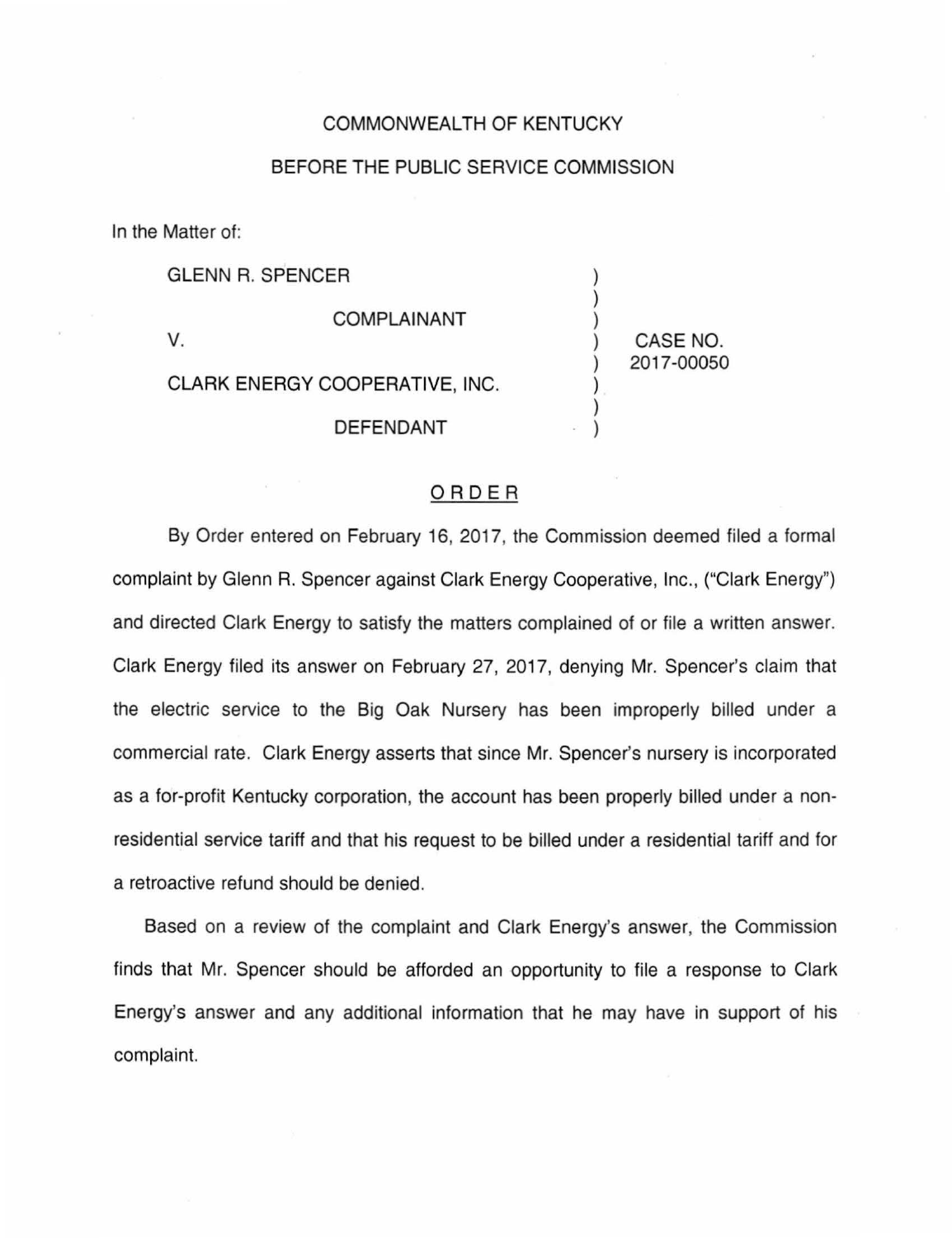IT IS THEREFORE ORDERED that Mr. Spencer shall have 14 days from the date of this Order to file a response to Clark Energy's answer and any additional information that he may have in support of his complaint.

By the Commission



ATTEST: Jaline K. Mathews

Case No. 2017-00050